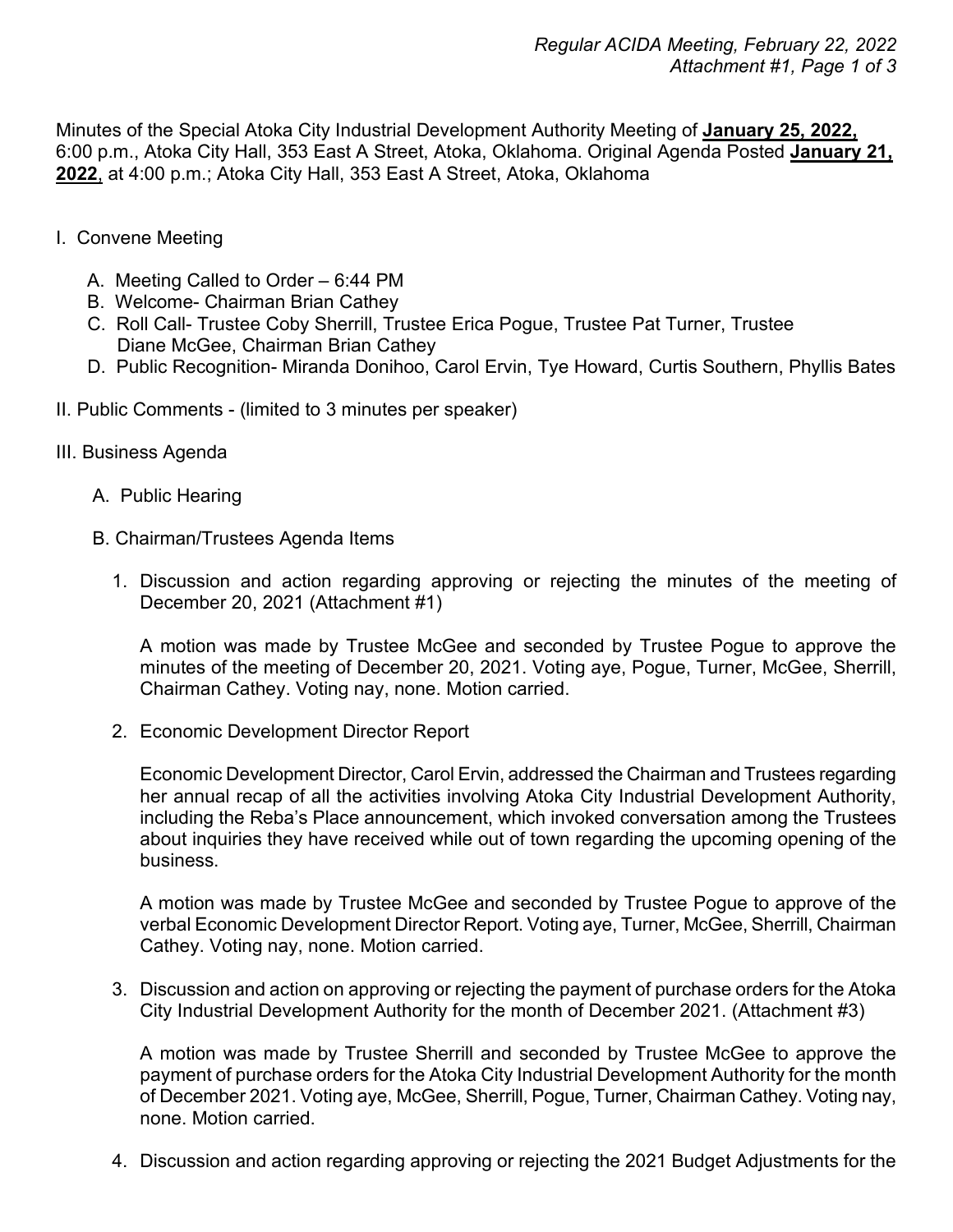Atoka City Industrial Development Authority. (Attachment #4)

A motion as made by Trustee Pogue and seconded by Trustee McGee to approve the 2021 Budget Adjustments for the Atoka City Industrial Development Authority. Voting aye, Sherrill, Pogue, Turner, McGee, Chairman Cathey. Voting nay, none. Motion carried.

5. Discussion and action regarding adopting or rejecting Resolution No. 2022-05; to amend the Atoka City Industrial Development Authority Budget for Fiscal Year 2021. (Attachment #5)

A motion as made by Trustee McGee and seconded by Trustee Pogue to adopt Resolution No. 2022-05; to amend the Atoka City Industrial Development Authority Budget for Fiscal Year 2021. Voting aye, Pogue, Turner, McGee, Sherrill, Chairman Cathey. Voting nay, none. Motion carried.

- C. Public Requested Agenda Items
- IV. Consent Agenda Items

None.

- V. Executive Session
	- 1. An executive session as authorized by Title 25 O.S. Section 307 (C)(11), All nonprofit foundations, boards, bureaus, commissions, agencies, trusteeships, authorities, councils, committees, public trusts, task forces or study groups supported in whole or part by public funds or entrusted with the expenditure of public funds for purposes of conferring on matters pertaining to economic development, including the transfer of property, financing, or the creation of a proposal to entice a business to locate within their jurisdiction if public disclosure of the matter discussed would interfere with the development of products or services or if public disclosure would violate the confidentiality of the business, specifically an update to the Atoka City Industrial Development Authority Board on economic development projects and for possible real estate transactions that cannot be publicly disclosed due to the confidential nature of the business relocation.
	- 2. An executive session authorized by Title 25 O.S. 307 (B)(1) to discuss the employment, hiring, appointment, promotion, demotion, disciplining or resignation of any individual salaried public officer or employee, specifically to conduct a yearly performance evaluation of the Economic Development Director and the salary and remuneration of this position.

A motion was made by Trustee McGee and seconded by Trustee Sherrill to recess this meeting at 6:49 PM and enter into executive session. Voting aye, Turner, McGee, Sherrill, Pogue, Chairman Cathey. Voting nay, none. Motion carried.

## **Recessed- 6:49 PM**

A motion was made by Trustee McGee and seconded by Trustee Pogue to reconvene from executive session and enter into regular session at 7:44 PM. Voting aye, McGee, Sherrill, Pogue, Turner, Chairman Cathey. Voting nay, none. Motion carried.